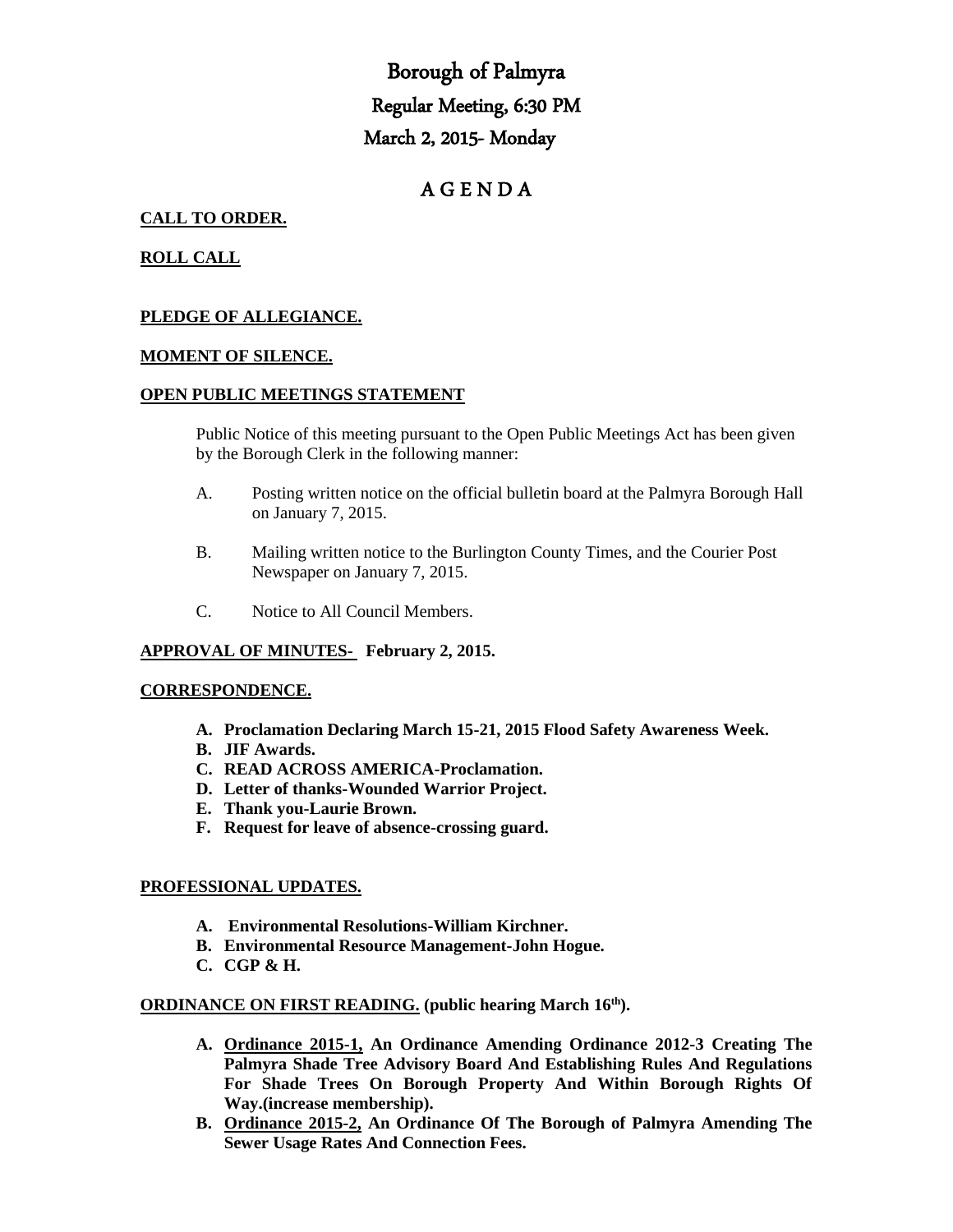**RESOLUTIONS- Consent Agenda- Resolution 2015-52 to Resolution 2015-68 will be enacted as a single motion, if any resolution needs additional discussion it will be removed from the consent agenda and voted on separately.**

- **A. Resolution 2015-52, Resolution Appointing A Clean Communities Coordinator For The Borough Of Palmyra.**
- **B. Resolution 2015-53, Resolution Appointing A Recycling Coordinator For The Borough Of Palmyra.**
- **C. Resolution 2015-54, Resolution Appointing A Stormwater Coordinator For The Borough Of Palmyra.**
- **D. Resolution 2015-55, Resolution Authorizing Appointment Of Richard K. Dreby As Emergency Management Coordinator For The Borough Of Palmyra And Executive Coordinator Of The Joint Emergency Management Council For The Borough Of Palmyra And Riverton.**
- **E. Resolution 2015-56, Resolution Amending Resolution 2015-27 Appointing Crossing Guards For The 2015 Year.**
- **F. Resolution 2015-57 , Resolution Authorizing 2007 Ford Crown Victoria and 2000 MPH Speed Trailer As Surplus Property And Available For Auction.(police).**
- **G. Resolution 2015-58, Resolution Setting The Fee For Police Traffic Yard Signs.**
- **H. Resolution 2015-59, Resolution Authoring A Revision To The Police Contract For Section 12.2 And Authorizing The Mayor To Sign The Revision.**
- **I. Resolution 2015-60, Resolution Authorizing Cancellation Of Property Taxes, Sewer and Liens Due To For In Rem Foreclosed Properties.**
- **J. Resolution 2015-61, Resolution Amending Resolution 2015-48, Establishing Bonds For Municipal Employee.**
- **K. Resolution 2015-62, Resolution Authorizing Lincoln Financial And Borough Of Palmyra Chief Financial Officer To Distribute LOSAP Payment To The Beneficiary of Palmyra Fireman Robert J. Smith.**
- **L. Resolution 2015-63, Resolution Naming Investors Bank As An Official Banking Institution And Depository Of The Borough Of Palmyra.**
- **M. Resolution 2015-64, Resolution Authorizing The Payment Of Bills In The Amount Of \$1,792,262.15 For February, 2015.**
- **N. Resolution 2015-65, Resolution Authorizing The Mayor To Sign A Shared Service Agreement Between The Borough Of Palmyra And The Township Of Willingboro For Animal Control Services.**
- **O. Resolution 2015-66, Resolution Authorizing The Mayor To Sign The Adoption Of Palmyra Police Department Rules And Regulations.**
- **P. Resolution 2015-67, Resolution Authorizing Cancellation Of Municipal Certificate Of Sale for Block 64, Lot 9.01.**
- **Q. Resolution 2015-68, Resolution Authorizing Additional Engineering Services To Environmental Resolutions For Additional Engineering Work For Legion Field and Ethel Hardy Park In The Amount Of \$3,500.**
- **R. Bingo License-Approval of a Bingo License For Independence Fire Co#1.**
- **S. Approval of the Treasurer's Report.**

## **COMMITTEE REPORTS.**

## **ADMINISTRATOR REPORT.**